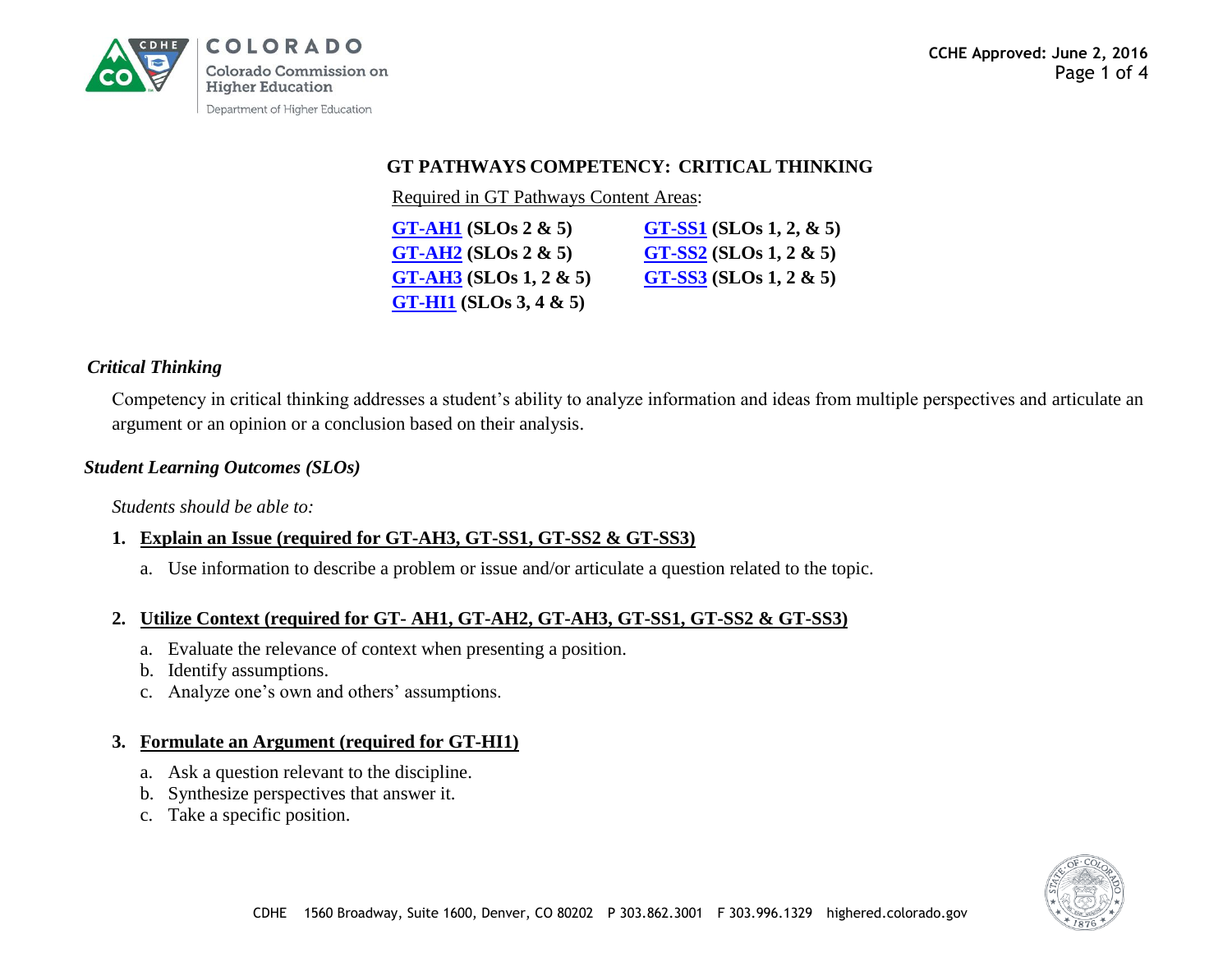

### **4. Incorporate Evidence (required for GT-HI1)**

a. Interpret/evaluate sources to develop an analysis or synthesis.

### **5. Understand Implications and Make Conclusions (required for GT-AH1, GT-AH2, GT-AH3, GT-HI1, GT-SS1, GT-SS2 & GT-SS3)**

- a. Establish a conclusion that is tied to the range of information presented.
- b. Reflect on implications and consequences of stated conclusion.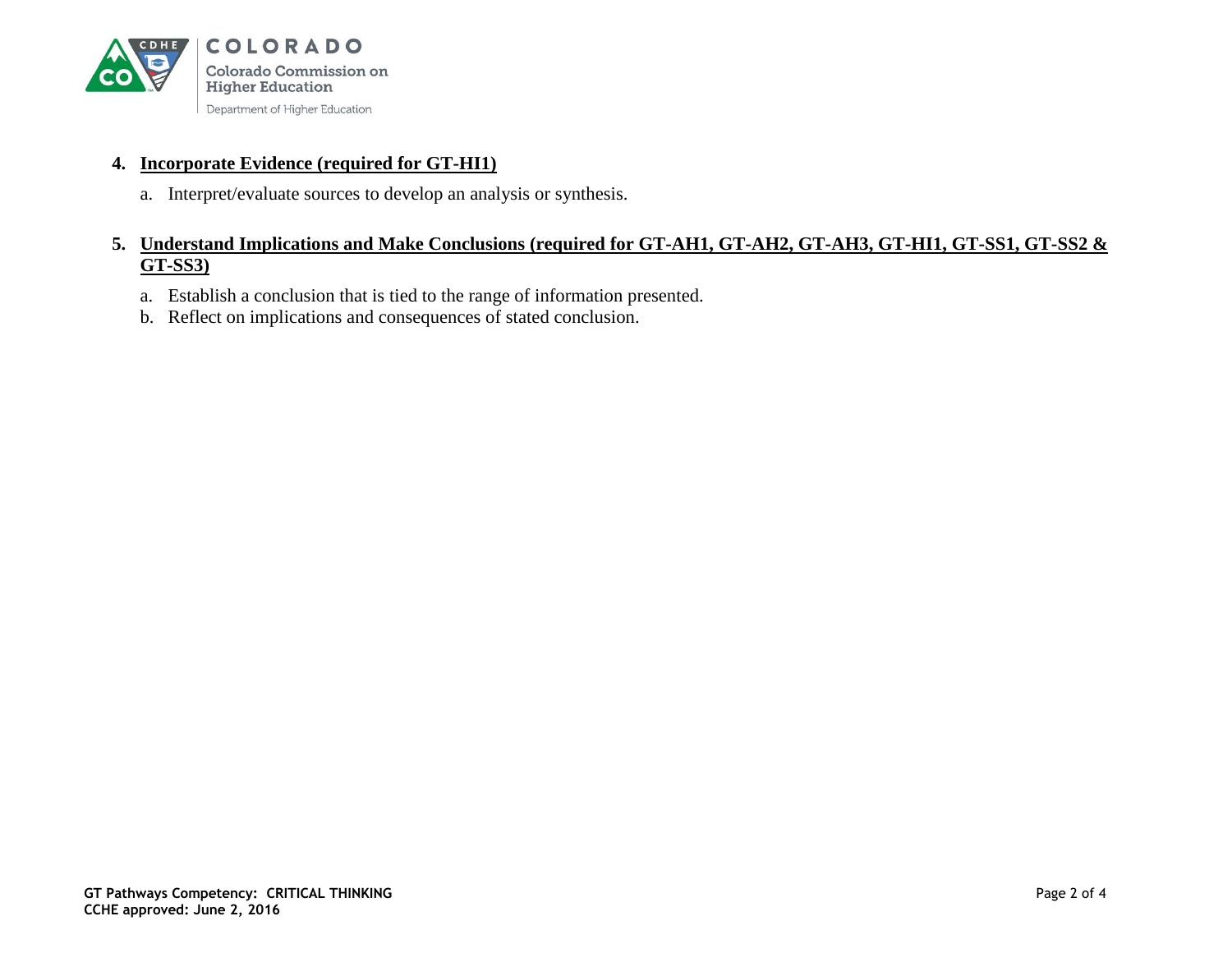

# **CRITICAL THINKING RUBRIC**

*This rubric is meant to be an optional course design and assessment tool. Evaluators are encouraged to assign a zero to any work sample or collection of work that does not meet level one performance criteria.* 

|                                                            |                                                                                                                                                                                          | 3                                                                                                                                                                  | 2                                                                                                                                                                                                        |                                                                                                                                         |
|------------------------------------------------------------|------------------------------------------------------------------------------------------------------------------------------------------------------------------------------------------|--------------------------------------------------------------------------------------------------------------------------------------------------------------------|----------------------------------------------------------------------------------------------------------------------------------------------------------------------------------------------------------|-----------------------------------------------------------------------------------------------------------------------------------------|
| <b>Explain an</b><br>Issue(s)                              | Issue/problem/question to be<br>critically considered is stated<br>clearly and described<br>comprehensively, deliver all<br>relevant information<br>necessary for full<br>understanding. | Issue/problem/question to be<br>critically considered is stated,<br>described, and clarified so<br>that understanding is not<br>seriously impeded by<br>omissions. | Issue/problem/question to be<br>critically considered is stated but<br>description leaves some terms<br>undefined, ambiguous,<br>unexplored, boundaries<br>undetermined, and/or<br>connections unknown.  | Issue/problem/question to<br>be critically considered is<br>stated without any<br>clarification or description.                         |
| <b>Utilize Context</b><br>– Relevance of<br><b>Context</b> | Thoroughly and carefully<br>identifies and evaluates the<br>relevance of contexts when<br>presenting a position.                                                                         | Identifies several relevant<br>contexts and offers a brief<br>evaluation of their influences<br>when presenting a position.                                        | Identifies but does not evaluate<br>relevant contexts when<br>presenting a position.                                                                                                                     | Begins to identify some<br>contexts when presenting<br>a position.                                                                      |
| <b>Utilize Context</b><br>– Identify<br><b>Assumptions</b> | Thoroughly analyzes and<br>evaluates all (one's own<br>and others') assumptions<br>including some of the more<br>hidden, more abstract ones.                                             | Identifies and evaluates one's<br>own and others'<br>assumptions, but not the ones<br>deeper in the background –<br>the more abstract ones.                        | Identifies some of the most<br>important assumptions, or may<br>be more aware of others'<br>assumptions than one's own (or<br>vice versa), but does not<br>evaluate them for plausibility or<br>clarity. | Attempts to identify an<br>assumption behind the<br>claims and<br>recommendations made,<br>but overlooks other<br>relevant assumptions. |